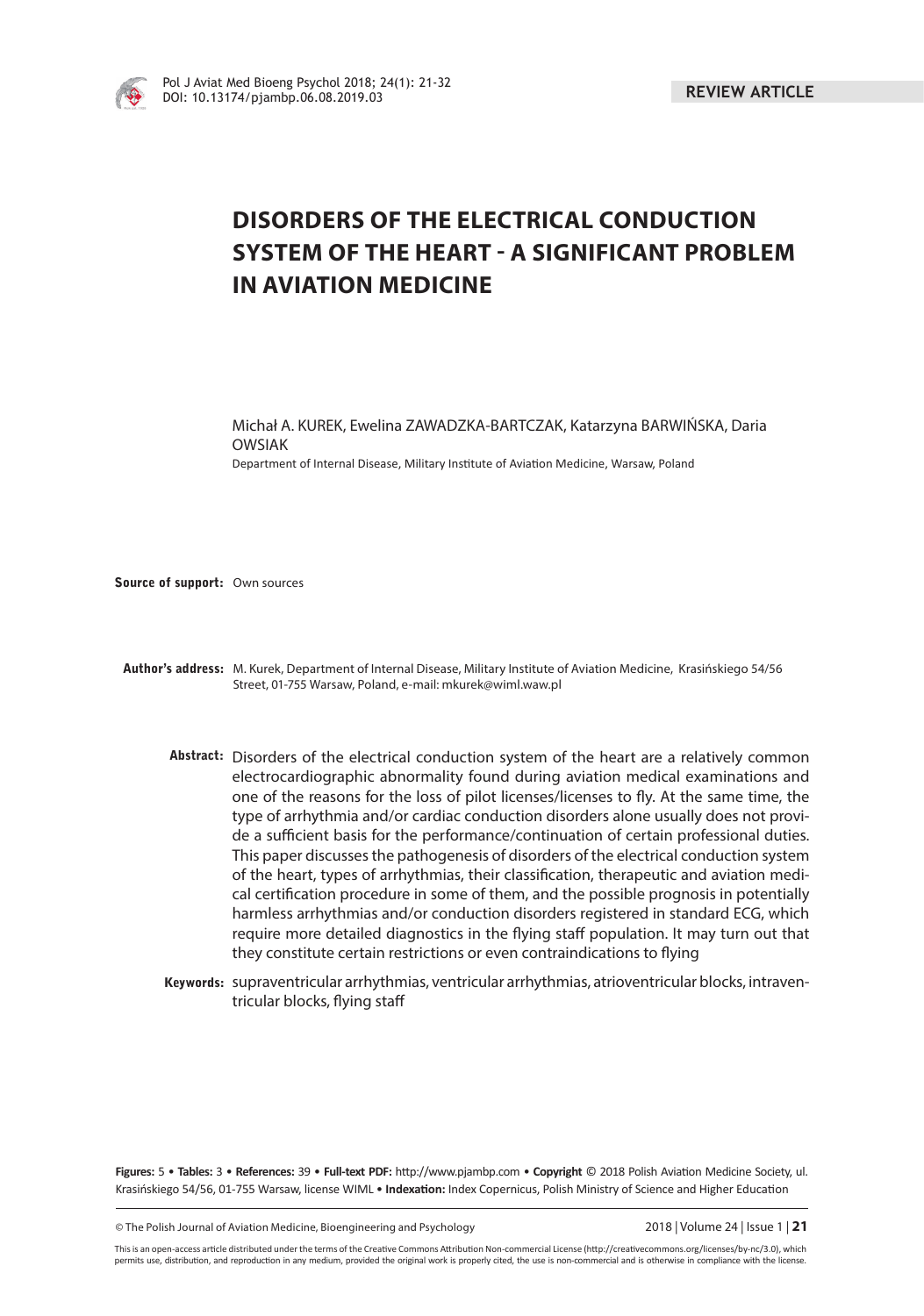# **INTRODUCTION**

Cardiovascular diseases are the most common cause of loss of flying licenses, out of which rhythm disorders constitute a significant percentage [24].

Disorders of the electrical conduction system of the heart are the most often easily recognizable changes in electrocardiographic recording. They concern electrophysiological phenomena resulting from disturbances in the production or conduction of stimuli in the heart.

Among arrhythmia and cardiac conduction disorders we distinguish sinus rhythm disorders, increased non-sinus stimulation, reentry phenomena, atrioventricular and sinoatrial blocks [7]. Traditionally, the simplest division of this pathology is to distinguish supraventricular and ventricular arrhythmias. Supraventricular arrhythmias (SAs) are: supraventricular extrasystoles, supraventricular tachycardia, atrial flutter and fibrillation. Ventricular arrhythmias (VAs) are divided into single (premature or substitute) and complex (couplets and ventricular tachycardias, ventricular flutter and fibrillation). For clinical purposes, taking into account the quantitative and qualitative aspects, VAs can be systematized according to several types of classifications.

Lowne's classification for quantitative and qualitative evaluation during a 24-hour Holter ECG recording:

- 1. Level 0 no ventricular ectopic systoles
- 2. Level 1 less than 30 ventricular ectopic systoles per hour
- 3. Level 2 more than 30 ventricular ectopic systoles per hour
- 4. Level 3: 3A various ventricular systoles 3B - ventricular bigeminy
- 5. Level 4: 4A couplets of ventricular systoles 4B - salvos (3 and more consecutive systoles)
- 6. Level 5 early premature ventricular systoles of the R/T type

Bigger's classification [29] additionally takes into account the presence or absence of organic heart disease and the assessment of the risk of sudden cardiac death. Depending on the coexisting factors, the same type of ventricular arrhythmia can be classified as mild, potentially malignant or malignant rhythm disorder (table 1).

Although Bigger's classification of VAs takes into account the coexistence of many factors, it has certain limitations. It does not include genetically conditioned heart diseases, in which there are VAs and a risk of sudden cardiac death in the absence of organic heart disease, such as in ion channelopathies: long QT syndrome, short QT syndrome, Brugada syndrome, catecholaminergic polymorphic ventricular tachycardia.

For certification and prognosis reasons, Breithard's division of ventricular arrhythmias [29] seems interesting, which apart from prognosis also includes the possibility of therapy.

Breithard's division:

- 1. Ventricular tachycardias in patients without structural heart disease:
	- with a curable cause: idiopathic right ventricular outflow tract tachycardia and idiopathic left ventricular tachycardia,
	- with an uncurable causee: long QT syndrome, short QT syndrome, catecholaminergic polymorphic ventricular tachycardia Brugada syndrome.
- 2. Ventricular tachycardia in patients with structural heart disease:
	- in ischemic and post-infarction conditions, treatable through revascularization or ablation,
	- in non-ischaemic cardiomyopathies (hypertrophic cardiomyopathy, dilated cardiomyopathy, arrhythmogenic right ventricular cardiomyopathy), which cannot be permanently cured.

It should be emphasized that a number of disorders of the electrical conduction system of the heart occur in clinically healthy individuals and are a variant of the norm depending on age. Examples are presented in table 2 [29].

In everyday clinical practice it is also important that arrhythmias may occur asymptomatically or in the form of a number of ailments, from mild

Tab. 1. Bigger's clinical division of arrhythmia.

|                | mild              | potentially malignant | malignant          |  |
|----------------|-------------------|-----------------------|--------------------|--|
| arrhythmia     | PVC, nsVT         | PVC, nsVT             | sVT, VF, PVC, nsVT |  |
| heart disease  | absent or minimal | present               | present            |  |
| LV dysfunction | absent            | various degrees       | present            |  |
| SCD risk       | minimal           | various degrees       | present            |  |

LV - left ventricle, nsVT - non-sustained ventricular tachycardia, PVC - premature ventricular contraction, SCD - sudden cardiac death, sVT - sustained ventricular tachycardia, VF - ventricular fibrillation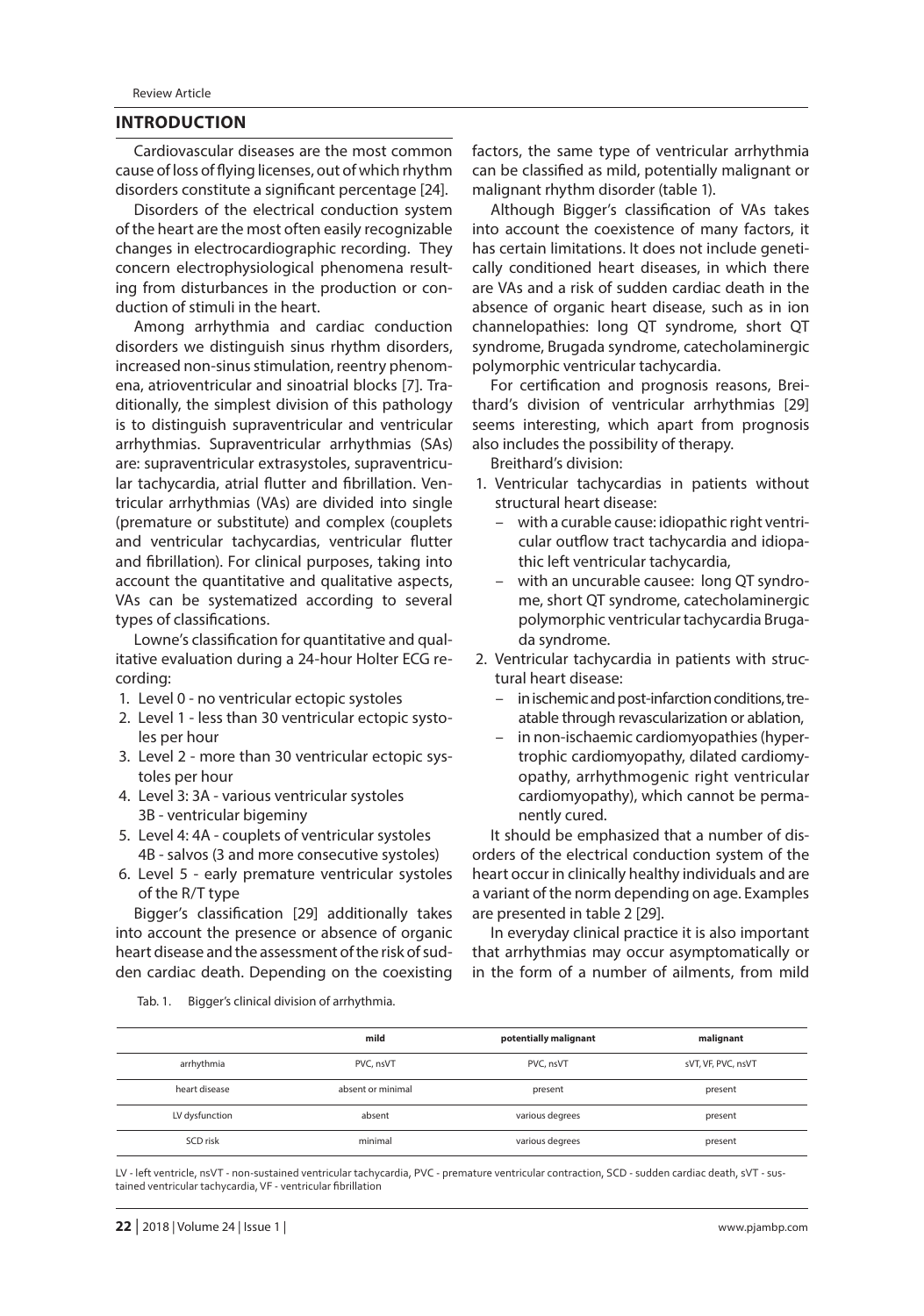#### Tab. 2. Disorders of the electrical conduction system of the heart occur in clinically healthy individuals and are a variant of the norm depending on age.

| 20-30 years old                                           | 31-40 years old                                           | 41-60 years old                                           | > 60 years old                                            |  |  |
|-----------------------------------------------------------|-----------------------------------------------------------|-----------------------------------------------------------|-----------------------------------------------------------|--|--|
| nocturnal bradycardia >30/min                             | nocturnal bradycardia>40/min                              |                                                           |                                                           |  |  |
| sinus arrhythmia                                          | sinus arrhythmia                                          | sinus arrhythmia                                          | sinus arrhythmia                                          |  |  |
| level LA-V block                                          | level LA-V block                                          | level LA-V block                                          |                                                           |  |  |
| Wenckebach Phenomenon (most often<br>during sleep)        |                                                           |                                                           |                                                           |  |  |
| RR intervals shorter than 3s (most<br>often during sleep) | RR intervals shorter than 2s (most<br>often during sleep) | RR intervals shorter than 2s (most<br>often during sleep) | RR intervals shorter than 2s (most<br>often during sleep) |  |  |
| ventricular extrasystoles <50/24h,<br>various shapes      | ventricular extrasystoles <100/24h,<br>various shapes     | ventricular extrasystoles <100/24h,<br>various shapes     |                                                           |  |  |
|                                                           |                                                           | supraventricular extrasystoles<br>$<$ 100/24h             | supraventricular extrasystoles<br>$<$ 1000/24h            |  |  |
|                                                           |                                                           |                                                           | supraventricular tachyarrhythmias                         |  |  |

#### Tab. 3. List of disorders and impairments from the scope of disorders of the electrical conduction system of the heart in the assessment of physical fitness for air and ground flight assistance services and aviation engineering services.

|           | Item           | <b>Sickness and disability</b>                                                                                                                                                                                       | <b>Health groups</b> |           |     |               |                               |
|-----------|----------------|----------------------------------------------------------------------------------------------------------------------------------------------------------------------------------------------------------------------|----------------------|-----------|-----|---------------|-------------------------------|
| Paragraph |                |                                                                                                                                                                                                                      | <b>Pilots</b>        |           |     | Cabin<br>crew | Flight<br>assistance<br>staff |
|           |                |                                                                                                                                                                                                                      | IA                   | <b>IB</b> | IC. | $\mathbf{I}$  | $\mathbf{m}$                  |
| 38        | $\overline{2}$ | Myocardial disorders with arrhythmia or cardiovascular failure                                                                                                                                                       | N                    | N         | N   | N             | N                             |
|           | 9              | Acquired valvular heart diseases with symptoms of cardiovascular failure or<br>cardiac arrhythmias                                                                                                                   | N                    | N         | N   | N             | N                             |
|           | 15             | lo atrioventricular block, block of the right or left bundle branch, focal blocks,<br>single-branch or double-branch blocks of the bundle branch - at full cardiova-<br>scular capacity and without rhythm disorders | N/Z                  | N/Z       | Z/N | Z/N           | Z/N                           |
|           | 16             | Pre-excitation syndrome                                                                                                                                                                                              | N                    | N         | N   | N/Z           | N/Z                           |
|           | 17             | Ilo and Illo atrioventricular blocks, multibranch blocks and other changes<br>indicating failure or damage of the electrical conduction system                                                                       | N                    | N         | N   | N             | N                             |
|           | 20             | Single functional extrasystole with full cardiovascular function                                                                                                                                                     | Z/N                  | Z/N       | Ζ   | Z             | Z                             |

Z - capable; N - permanently or temporarily uncapable

to severely affecting human functioning. In the case of military flying staff, this is of considerable importance, especially in the case of supersonic aircraft pilots performing tasks in extreme environmental conditions - during accelerations in the Gz+/- axis (mainly head and legs). Symptoms of arrhythmia depend on the frequency of ventricular rhythm, duration and individual sensitivity of the patient. The most common symptoms include: palpitations, fatigue, dizziness, chest discomfort, dyspnea, weakness or fainting [12].

Conduction disorders can be divided into three main groups: sinus node dysfunction (sinus bradycardia, Wenckebach-type sinoatrial block, Mobitz II-type sinoatrial block, sinus inhibition), atrioventricular blocks (Io block, Wenckebach Phenomenon - IIo block or Mobitz II - IIo block, block IIIo) and intraventricular blocks (block of anterior or posterior branch, block of the right or left bundle branch). The accompanying symptoms also depend on many factors, including the age of the

patient, the presence of organic heart disease, the degree of physical activity and the type and degree of bradycardia.

Military pilots are a carefully selected group of people with an initial thorough assessment of the cardiovascular system, supplemented by ECG, echocardiography and electrocardiographic exercise tests. They are subject to routine, annual check-ups. Electrocardiographic monitoring of cardiac activity is also carried out during highly specialized examinations performed for the purpose of medical certification and/or in connection with the need to maintain the ability to serve in the air (examination in a low-pressure chamber, training increasing overload tolerance). It should be noted that CAs and/or conduction disorders in pilots, as in the general population, are most often detected accidentally. Such a fact usually results in suspension of the duties performed by the pilot until the etiology of cardiac arrhythmias is clarified, and if they are considered important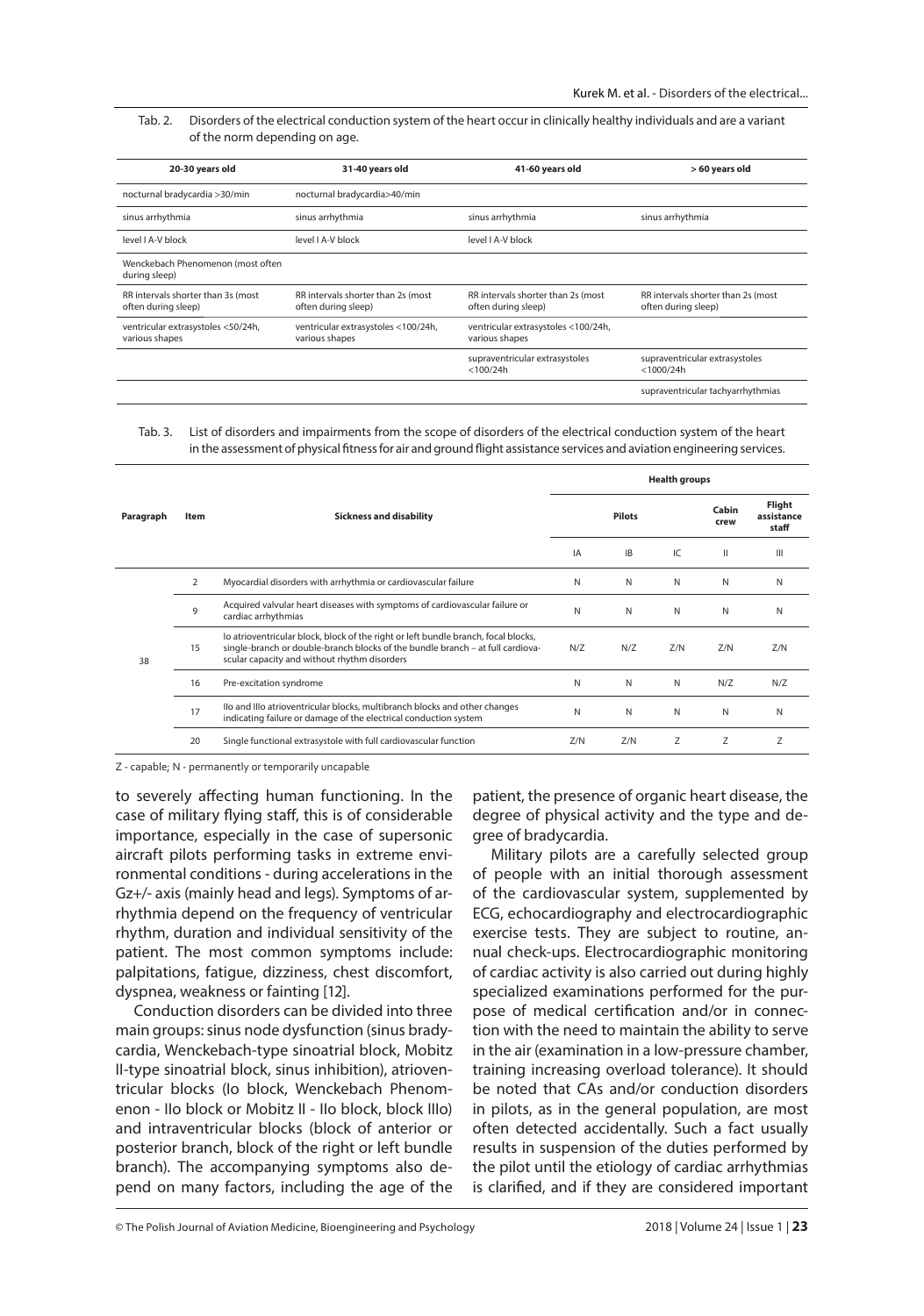and potentially reversible, also until their remission/cure. The role of the physician and the certifier is essential in this respect in order to ensure that appropriate vigilance is exercised in detecting heart rhythm disorders that may affect flight safety, especially in the case of single-person flights. The relevant provisions governing the matter of ability to perform tasks in the air in the army are included in the regulation of the Minister of National Defense (table 3) [33].

In civil aviation, people with symptomatic sinus node dysfunction, complete atrioventricular block, symptomatic symptomatic QT prolongation and implanted ICD are considered unable to fly [32]. Rhythm and conduction disturbances such as: periodic or permanent sinus dysfunction, atrial fibrillation or flutter, asymptomatic sinus inhibition, left bundle branch block, Mobitz 2-type atrioventricular block, tachycardia with broad or narrow QRS syndromes, pre-excitation syndrome, asymptomatic QT prolongation, suspected Brugada syndrome, additional cardiological evaluation is required for licensing.

# **DIAGNOSIS OF CAS IN PILOTS**

Screening for cardiac arrhythmias includes: accurate patient history and non-invasive diagnostic tests such as an ECG, 24-hour Holter monitoring and an electrocardiographic exercise test. Detection of any of these arrhythmias requires further in-depth diagnostics.

The recording of the resting (12-lead) ECG may show a number of morphological abnormalities that suggest the presence of hereditary diseases that result in ventricular arrhythmias, such as channelopathies: LQTS, SQTS, Brugada syndrome, catecholaminergic polymorphic ventricular tachycardia or cardiomyopathies: hypertrophic or arrhythmogenic right ventricular cardiomyopathy. Other electrocardiographic changes may indicate a structural heart disease, e.g. bundle branch blocks, atrioventricular blocks, ventricular hypertrophy or pathological Q-waves. Supplementing screening with 24-hour ECG monitoring increases the chances of detecting any accompanying heart rhythm disorders. In routine ECG using the Holter method in healthy subjects premature ventricular contraction is found in 40 to 80% of examinations and is correlated with age. Complex tachyarrhythmias, such as couplets or ventricular tachycardias, are no longer as common. Premature ventricular contraction (PVC) is more common in people with structural heart disease. One of the most important problems in the diagnosis of VAs is their spontaneous variability. The highest repeatability is obtained when the Holter ECG monitoring is performed for at least 48 hours, especially in the case of the number of PVCs at above 300/day [3]. Electrocardiographic examination has too little sensitivity and specificity in detecting structural heart diseases to be a sufficient stand-alone diagnostic tool for aviation medical screening. This limitation of the ECG test itself, involving the diagnosis of heart disease, was found, among others, in a Japanese study on 176 military pilots aged 40- 50 years. The addition of echocardiography to the standardized ECG also enabled the detection of significant left ventricular hypertrophy and left ventricular hypertrophy [26]. Echocardiographic examination is the most frequently performed imaging examination in cardiology due to its low cost and universal access. It enables detection of heart muscle diseases, acquired and congenital defects underlying or predisposing to the occurrence of arrhythmia. In order to exclude the background of ischemic arrhythmia, exercise tests are performed: electrocardiographic or imaging tests, and in many cases, coronary angiography using computed tomography. It should be noted that during the exercise test, various arrhythmias may appear, including potentially dangerous ones, such as the non-sustained ventricular tachycardia (observed in 4% of asymptomatic adults), although the mere fact of their occurrence is not associated with an increased risk of general mortality [25]. In doubtful situations, classical coronary angiography is always the decisive examination.

The legitimacy of exercise tests in pilots is reflected in the current guidelines of cardiological societies. This group has been distinguished as one of the few groups of low risk of cardiovascular diseases in which screening in the form of resting and exercise ECG is recommended [5].

Magnetic resonance imaging of the heart enables precise assessment of the size of the heart chambers, the left ventricular muscle mass and the ventricular function. It is a very good imaging method for diagnosing people with suspected cardiomyopathy. However, the best way to assess the location of the area in the heart responsible for the arrhythmia is by electrophysiological examination, which can also be used to determine the indications for ablation treatment or pacemaker implantation. In the case of ventricular arrhythmias, it is possible to document the development of ventricular tachycardia, assess the risk of its recurrence or sudden cardiac arrest, or loss of consciousness in selected patients with sus-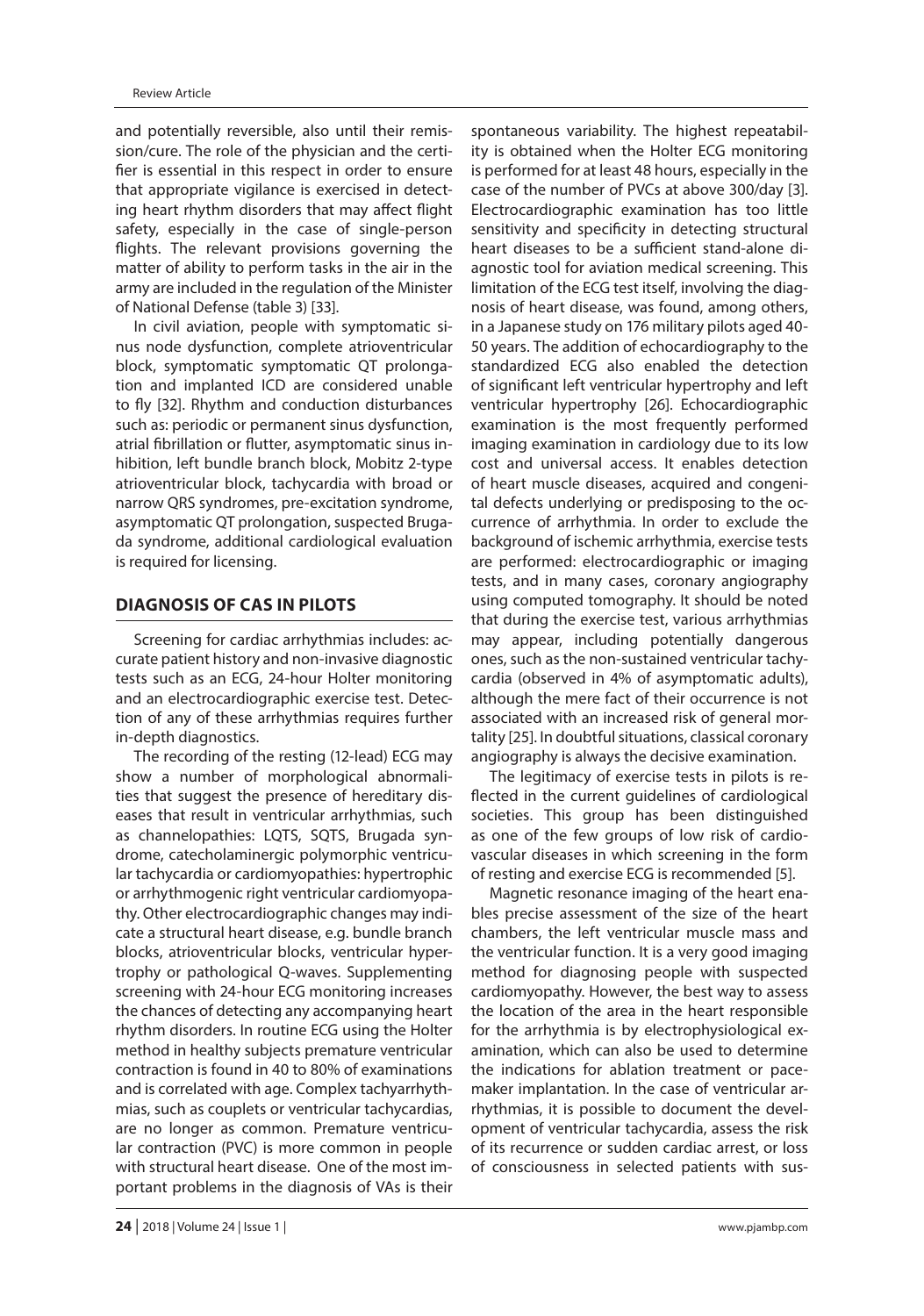

Fig. 1. Atrioventricular block of the second degree Mobitz type 1.

pected arrhythmia, and evaluate the indications for treatment with a cardioverter-defibrillator.

It should also be noted that standard diagnostic methods used to diagnose arrhythmias in pilots may not be sufficient. Pilots are subjected to high acceleration values during testing in a high-G centrifuge. During flight, accelerations in the head-leg direction – the so-called +Gz accelerations – are the most frequent. The influence of accelerations in the head-leg axis causes a number of hemodynamic effects as a result of displacement of a significant volume of blood circulating to the vessels of lower limbs, resulting in a decrease of venous inflow to the right half of the heart, decrease of stroke and minute volume and arterial pressure in vessels located above the heart. Increased sympathetic system tension and the release of more catecholamines change the electrophysiological parameters of the electrical conduction system and promote various cardiac arrhythmias [20]. Premature supraventricular and ventricular contractions and sinus arrythmia are the most common symptoms of +Gz acceleration, as well as complex arrhythmias such as paroxysmal supraventricular tachycardia, ventricular tachycardia or paroxysmal atrial fibrillation [17].

Sinus bradycardia and sinus arrythmia are often found in healthy individuals, especially those taking part in sports [10]. They remiss during the effort and are usually asymptomatic. In the case

of fainting or losses of consciousness due to sinus bradycardia, sinus inhibition or sinus atrial block, further service in the air depends on the results of detailed cardiological diagnostics.

Extended PR interval, also called the atrioventricular block of the I degree, of above 200 ms but not exceeding 300 ms, is a variant of the norm in the group of young, trained people [9]. If the PR interval is greater than 300 ms, an additional test such as an exercise electrocardiogram test should be performed. If the PR interval is shortened as a result of increased catecholamine release, the flight crew members are allowed to continue flight service.

In the case of atrioventricular block of the second degree Mobitz type 1 (Wenckebach Phenomenon), asymptomatic, occurring at night, no further diagnosis is necessary (Fig. 1). However, if symptoms occur and/or it takes place during the day or when they first appear after the age of 40, further cardiological diagnosis is recommended. Most people with this disorder can work in the air without restrictions.

The Mobitz type 2 atrioventricular block of the second degree and the atrioventricular block of the III degree (total) are the reason for unfitness for flying until the cause is established. They may be paroxysmal, ischemic, inflammatory, electrolytic disorder- or drug-related. In most cases, however, they are an indication for the implantation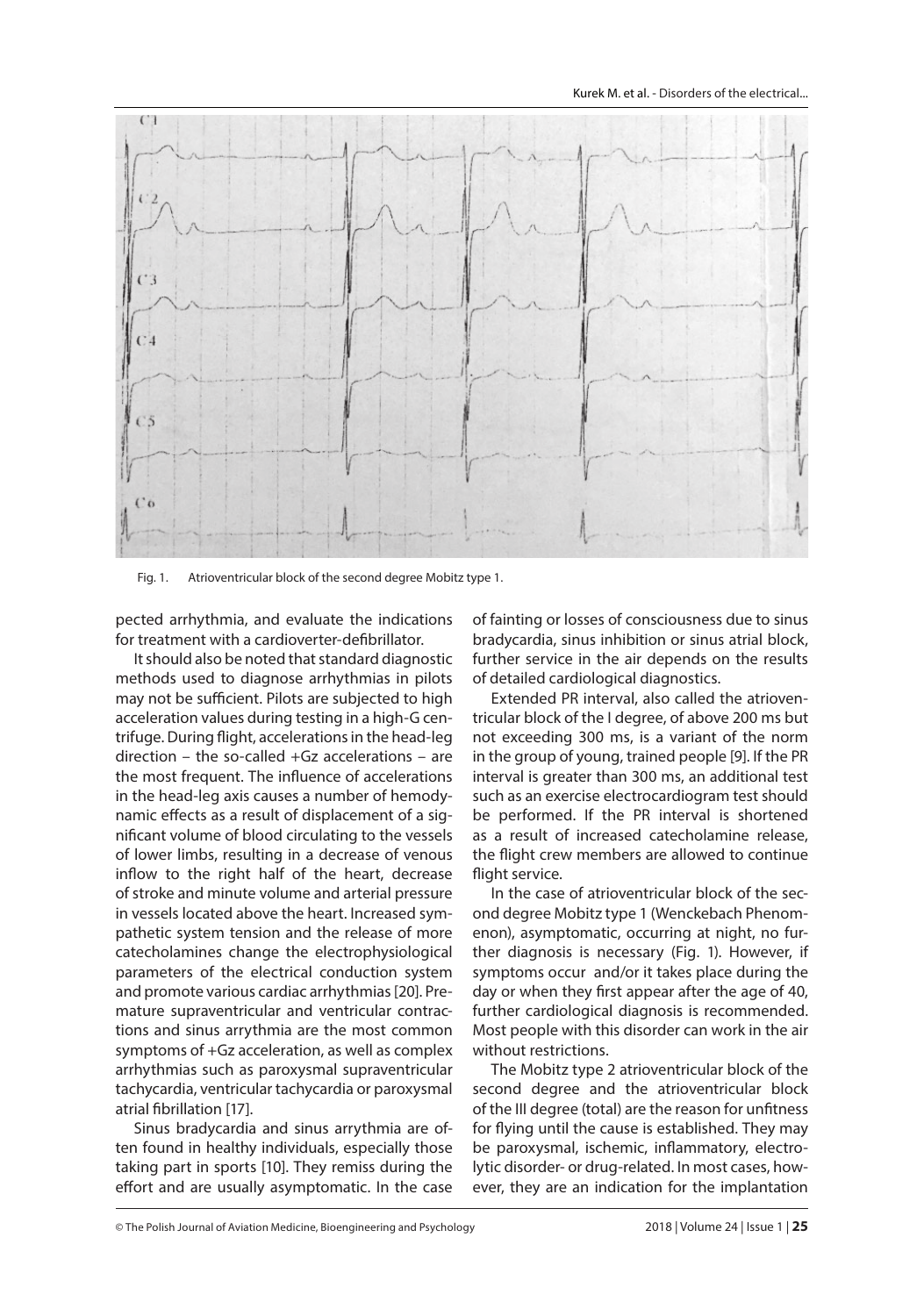### Review Article



Fig. 2. Block of the right bundle branch.

of a cardiac stimulation system. Individuals with implemented pacemakers are considered unfit for flying due to the possibility of pacemaker failure and due to the influence of strong electromagnetic field present in airplanes, which may disturb the pacemaker operation [8]. In the case of persons not dependent on stimulators, there is a possibility to return to flying.

An incomplete block of the right bundle branch (Fig. 2) is a frequent change found in ECG in the general population as well as in the flying staff and does not require further diagnosis or restrictions at work [1]. The right bundle branch block requires additional tests for organic heart disease. In a 2003 study, which analyzed 2,700 military pilots for the presence of a complete block of the right bundle branch, the above disorder was detected in 36 of them. Therefore, they were subject to frequent cardiological controls with electrocardiographic exercise tests, scintigraphic exercise tests, echocardiography and in 12 cases coronary angiography [37]. In the period of observation lasting on average 11 years, no association was not found between the bundle branch block and worse prognosis. In most cases, it is not necessary to restrict the pilot license for RBBB persons.

The hemiblocks of the anterior (LAH) and posterior branch of the left bundle are most common in patients without organic heart disease [23]. Pilots with anterior block of left bundle branch have not been found to be at risk of cardiac events, sudden deaths, or progression to total bundle branch block or development of atrioventricular blocks [36]. In the case of persons of over 40 years of age, LAH may be associated with ischemic heart disease and it is therefore recommended to conduct examinations to rule it out. In the case of the posterior left bundle branch block, especially in combination with the right bundle branch block, cardiomyopathy and myocardial ischemia tests should be performed.

Left bundle branch block (LBBB) brings about the highest risk of coexistence of organic heart disease among intraventricular conduction disorders. The diagnosis of LBBB even in young patients is an indication for the performance of a broad cardiological diagnosis [21]. It may be a marker of ischemic heart disease, a result of long-lasting hypertension, aortic valve defect and cardiomyopathy [34], therefore, it is recommended to perform in this case an echo, Holter ECG, angio-CT of coronary arteries, and in some cases MRI. After the exclusion of cardiac structural disease, most of the flying staff are allowed to continue working, but more frequent cardiac checks are recommended.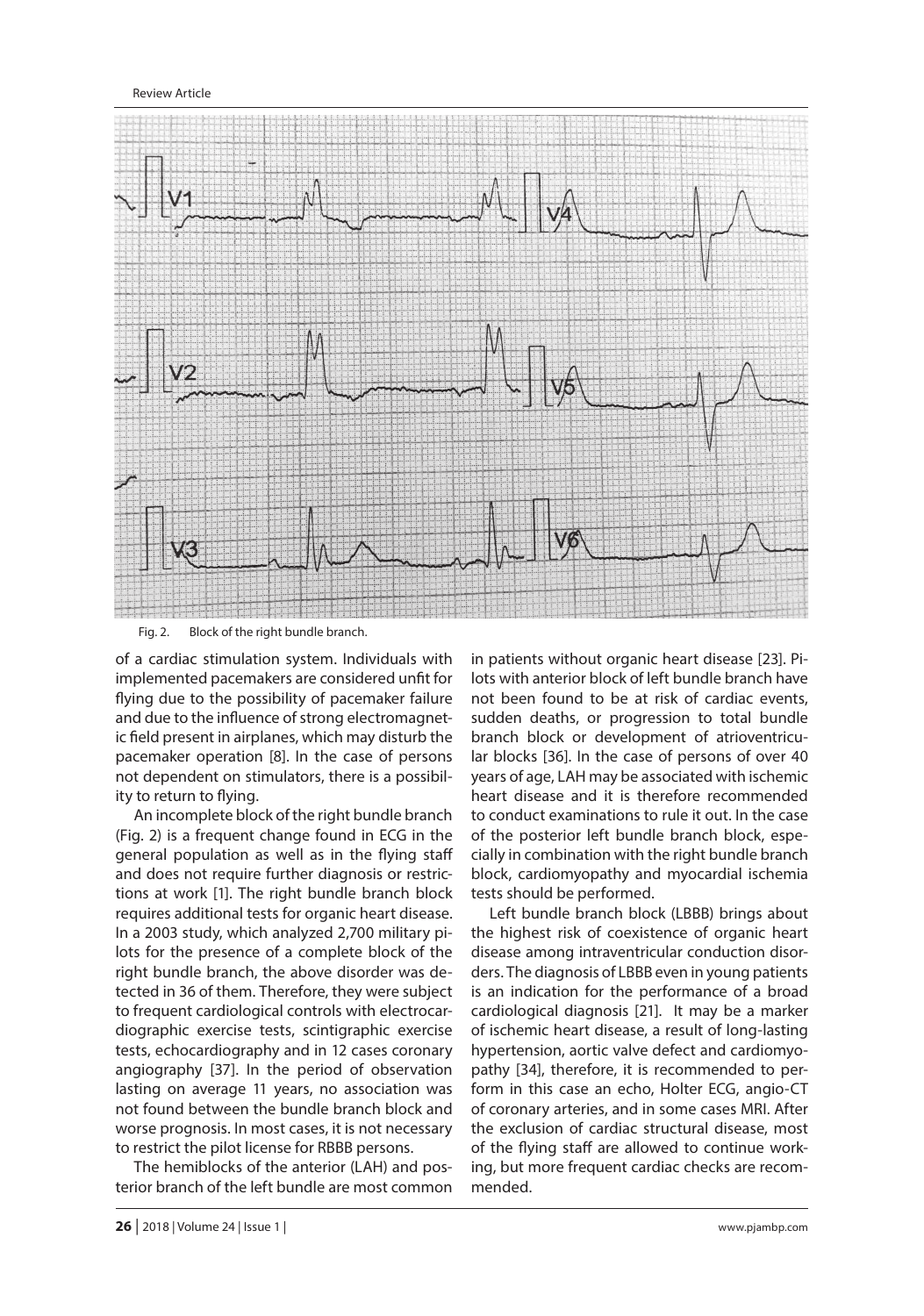Premature supraventricular extrasystoles (PSEs) are mild arrhythmias and do not require additional diagnostics if they are rare and do not cause symptoms. With the increase in the number of PSEs, there is a tendency to an increased risk of developing atrial fibrillation, starting from a small number of beats below 100 per day, to a significant increase in the number of arrhythmias. With the number of more than 1500 beats/24 hours, no further increase in the risk of atrial fibrillation was observed [15]. Based on similar observations, more frequent aviation medical examinations with numerous premature supraventricular extrasystoles and regular Holter monitoring to detect asymptomatic atrial fibrillation are recommended.

Supraventricular tachycardia (SVT) is a rhythm disorder occurring in approximately 0.3% of adults. There are 3 forms of this arrhythmia: AVNRT atrioventricular nodal reentry tachycardia (about 60% of SVT), AVRT atrioventricular reentrant tachycardia with concomitant additional atrioventricular conduction pathway (about 30% of SVT) and atrial tachycardia (10% of SVT) [27]. Atrial tachycardia (Fig. 3) often occurs in people with organic heart disease, hypertension, chronic pulmonary diseases, therefore it requires first of all diagnostics in order to detect the etiology of this disorder. AVNRT and AVRT are most common in healthy individuals (without coexisting structural heart disease). Detection of this arrhythmia results in the pilot being suspend in their work until the diagnosis is completed and further action is taken. A number of external factors may influence the occurrence of a seizure of supraventricular tachycardia, such as alcohol, caffeine, supplements taken, electrolyte disturbances or hyperthyroidism. In the case of an unstable supraventricular tachycardia attack without accompanying symptoms, further flight work is allowed, although in most cases with certain limitations. In other cases, treatment is necessary. Due to the lack of sufficient effectiveness of antiarrhythmic drugs and their effect on the heart, ablation is the treatment of choice for flying staff. The efficacy of this method of treatment in the case of AVNRT and AVRT reaches 95% [35]. Depending on the type of aircraft, most pilots can return to their previous tasks after this procedure. Limitations may appear when piloting highly maneuverable aircraft or single-seater aircraft.

In the presence of additional conduction pathways in the form of an additional muscle bundle, it is possible to stimulate the ventricle outside the physiological conduction pathways. In 98% of cases it is the bundle of Kent, while in the remaining 2% it is the Mahaim fibres. In ECG recording, the PQ interval is shortened below 120 ms and the presence of a delta wave is characteristic. If tachyarrhythmia symptoms are also present, then we are dealing with the Wolff-Parkinson-White syndrome (the WPW syndrome). In one study



Fig. 3. Atrial tachycardia.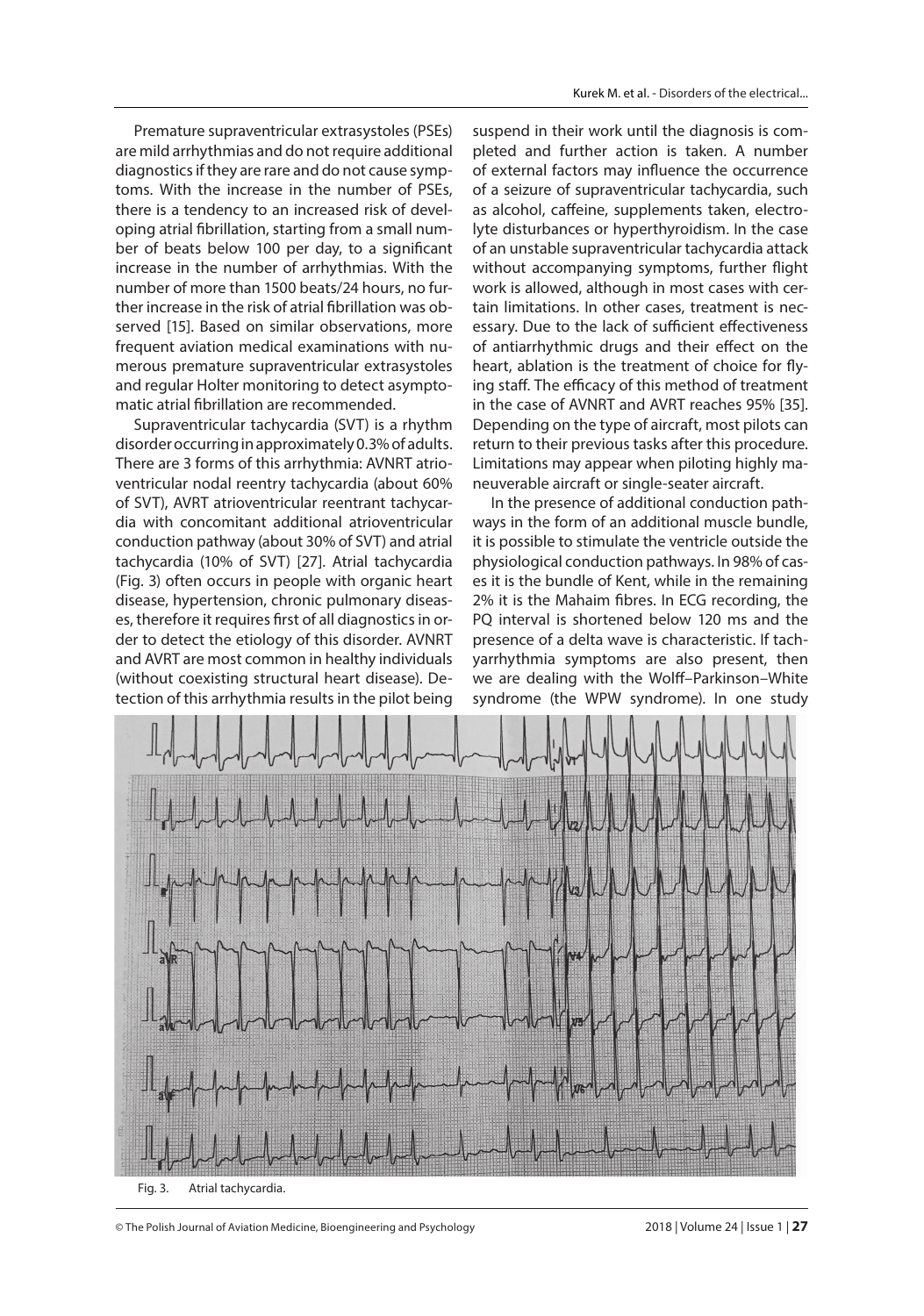in a group of 238 military pilots with WPW syndrome, the risk of sudden cardiac death of 0.02%/ year was found during the observation period of 22 years. The risk of supraventricular tachycardia was estimated at 1%/year [11]. The treatment of choice for flying staff with pre-excitation syndrome is ablation, the effectiveness of which in this disorder reaches over 98% with a very low risk of complications [4].

Atrial fibrillation (AF) is one of the most common arrhythmias found in flying staff. In a UK study published in 2012, the frequency of AF was 0.3%, found in all screening ECG performed among airmen [2]. The most common form is paroxysmal atrial fibrillation without coexisting structural heart disease, the so-called spontaneous atrial fibrillation [18]. In individual cases, atrial fibrillation seizures can be linked to an obvious factor such as alcohol or medication. Since atrial fibrillation may coexist with many diseases, including: valvular heart disease, ischemic heart disease, cardiomyopathy, hypertension, hyperthyroidism or pulmonary diseases, multidirectional diagnostics is necessary in case of its occurrence [19]. The majority of antiarrhythmic drugs used in AF: flecainide, propafenone, amiodarone, dronaderone and sotalol are contraindicated in people on air duty. Only b-blockers, used mainly for rhythm frequency control, are allowed in the group of transport aircraft and helicopter pilots. Due to their chronotropic negative effect and impairment of the pressure reaction, they are prohibited for pilots of highly maneuverable aircraft. For this reason ablation is the preferred method of treatment for flying staff. The most frequently performed procedure is pulmonary vein isolation, the efficacy of which is about 80% [13]. After ablation, a 6-month observation period is recommended to evaluate its effectiveness. After this period, if the arrhythmia does not recur, further service in the air may be allowed, especially in the case of subsonic planes, helicopters and multi-member crews.

Atrial flutter is a disease that may accompany atrial fibrillation or occur separately. It also has similar etiology and consequences. The efficacy of pharmacological antiarrhythmic treatment in atrial flutter is even lower than in AF, therefore ablation remains the treatment of choice in flying staff. The method of treatment of atrial flutter is effective in over 90% with a relatively low risk of complications not exceeding 1% [6].

Premature ventricular contractions (PVCs) are quite common arrhythmias (Fig. 4). It is found in about 2-7% of the population, and only in about 0.8% of pilots [39]. PVCs can occur as an isolated abnormality or as a symptom of a structural heart disease. Very numerous PVCs may lead to tachycardia-induced cardiomyopathy. The basic diagnostic examination in this arrhythmia is 24-hour Holter monitoring to assess the number of PVCs and the morphology of QRS syndromes. An exercise test is also recommended for all patients, during which the arrhythmia may be suppressed, which is considered a good prognostic symptom. In the case of frequent premature ventricular con-



Fig. 4. Holter ECG record with 2 premature ventricular contractions.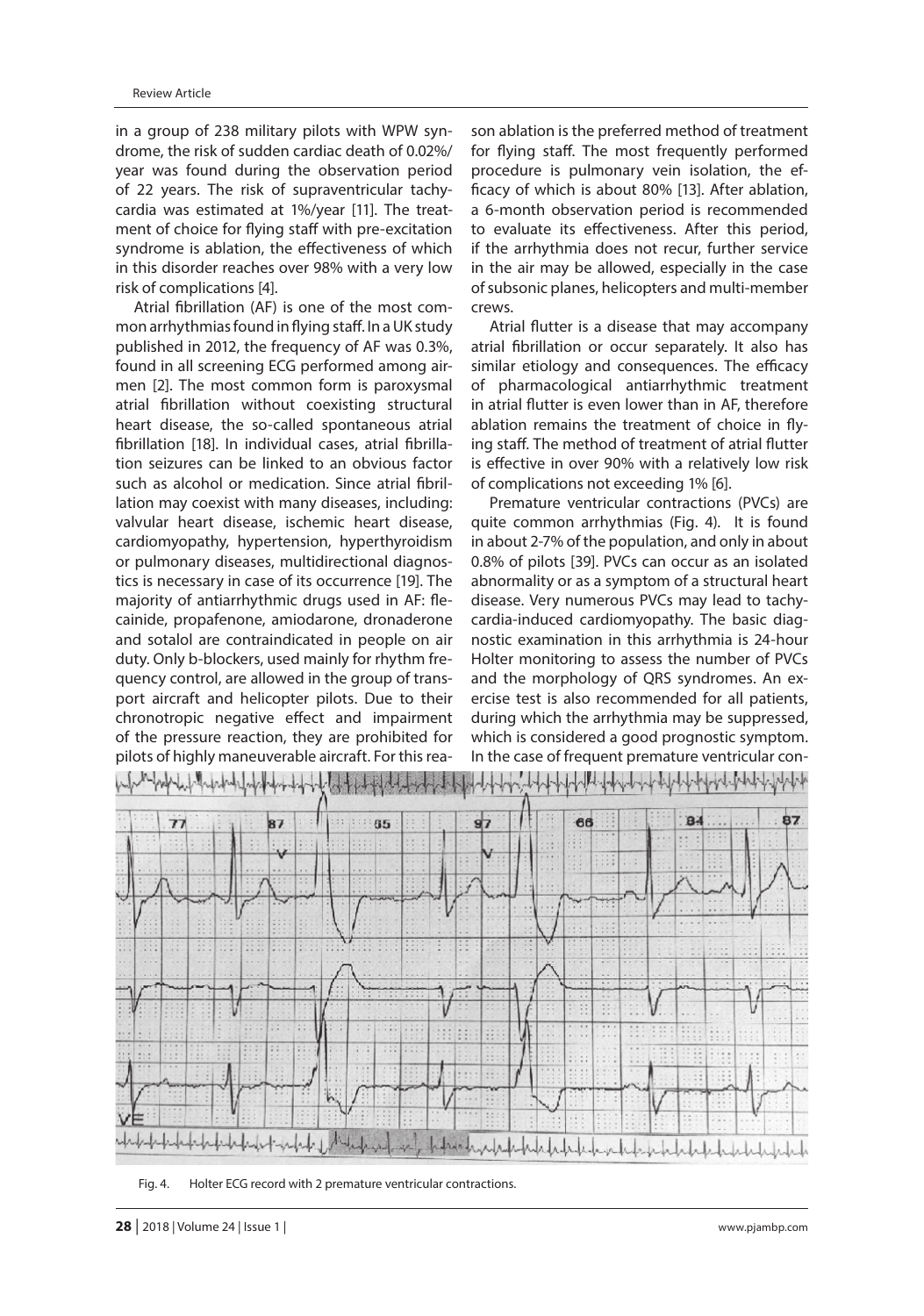tractions, magnetic resonance imaging of the heart towards arrhythmogenic right ventricular cardiomyopathy is also justified [30]. It is also recommended to perform angio-CT of coronary arteries, especially in patients over 40 years of age. Not very frequent premature ventricular contractions below 2% of the total number of asymptomatic beats are usually not contraindications for airborne service. With more severe arrhythmia, especially above 7.5% of the total number of contractions, a pilot may be allowed to fly in multimember crews and on subsonic planes, transport planes and helicopters [16]. In the case of flying staff, PVC treatment is a choice between pharmacotherapy, mainly b-blockers, or ablation, which can lead to permanent remission or a significant reduction in arrhythmia. A study from 2015 showed 84% efficacy in the period immediately after ablation in individuals with numerous premature ventricular contractions (on average 20% of all contractions). After ablation, not only did the symptoms of arrhythmia disappear, but also in patients with tachycardia-induced cardiomyopathy, the release fraction improved significantly from 38% to 50% [22].

Ventricular tachycardia (VT) is an uncommon rhythm disorder in airmen (Fig. 1). 5). During 42 years, only 193 cases of non-sustained ventricular tachycardia and no case of sustained ventricular tachycardia were recorded in the US military avia-

tion [14]. During the observation, symptoms such as fainting, pre-faint condition and sudden cardiac death were observed (in these cases ischemic heart disease, mitral valve prolapse syndrome and cardiomyopathy were diagnosed as the underlying cause) in only 9 persons. Ventricular tachycardia may occur in the course of many organic heart diseases and in ion channelopathies. There is also a form of idiopathic ventricular tachycardia, which can be diagnosed after excluding other causes. Idiopathic ventricular tachycardias include VT from the right ventricular outflow pathway and idiopathic left ventricular tachycardia. Due to the limitations in the use of antiarrhythmic drugs in aviation, also in idiopathic ventricular tachycardias, the treatment of choice is ablation, the efficacy of which is 85-90% shortly after the procedure and 75-80% in the long term [38]. After a successful ablation and observation period after the surgery, there is a possibility to restore the pilot to work.

The diagnosis of any channelopathy, e.g. Long QT Syndrome (LQTS), Short QT Syndrome (SQTS), Brugada syndrome (BrS), catecholaminergic polymorphic ventricular tachycardia, is the reason for a certificate of unfitness for working in the air. This is related to the risk of sudden cardiac death in the course of ventricular tachyarrhythmia: polymorphic ventricular tachycardia and/or ventricular fibrillation. The implantation of a cardioverter-de-



Fig. 5. ECG record of ventricular tachycardia during an exercise test.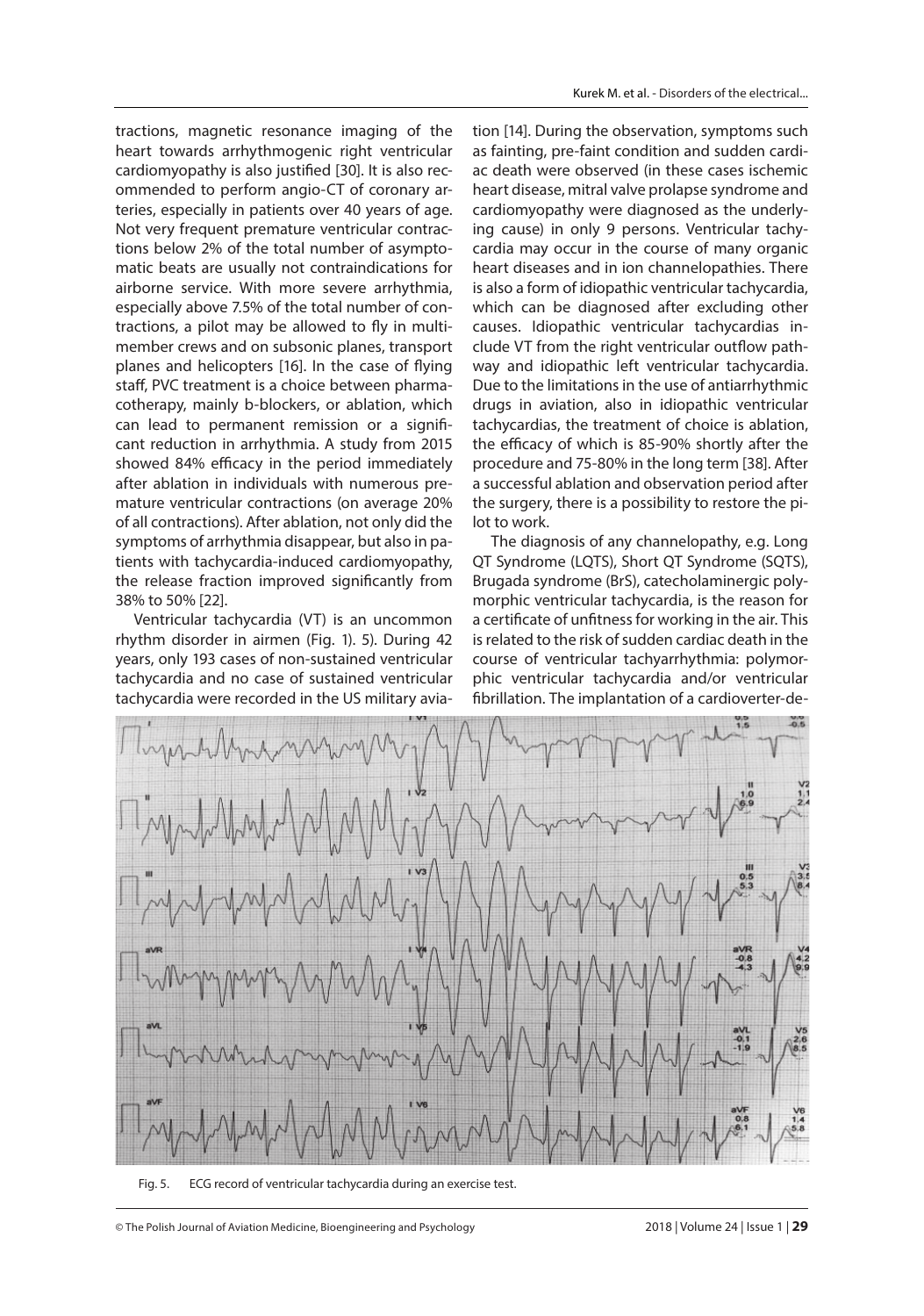fibrillator is recommended for people at high risk of sudden cardiac arrest. According to current ESC guidelines, such individuals include patients with hemodynamically intolerated VT without a reversible cause, and ICD implantation should also be considered in patients with recurrent sustained VT who are undergoing optimal conservative treatment [28]. However, this does not prevent arrhythmia, and thus prevent the ICD from discharging, making it permanently inoperable.

Early ventricular repolarization syndrome is quite a problematic issue for medical certification [31]. It is also associated with an increased risk of sudden cardiac death. The higher J-point departure is quite common in persons regularly participating in sports, hence early repolarization syndrome is recommended to be diagnosed only after a documented episode of idiopathic VF or polymorphic VT in individuals with early repolarization characteristics in ECG [28].

## **CONCLUSIONS**

The detection of mild rhythm and conduction disorders usually does not give sufficient information on further prognosis and on the ability to continue performing the tasks of a pilot. To this end, extensive research is being carried out to establish the prognostic significance of seemingly harmless arrhythmias and conduction disturbances that would not constitute any restriction on the continuation of airborne activities in the non-airborne population.

Disorders of the electrical conduction system are one of the most frequently found abnormalities during qualification and control examinations during certification. Comprehensive diagnostics of the cardiovascular system allows to distinguish abnormalities in the ECG disqualifying pilots from further flying or to qualify them as mild and not threatening further work.

# **AUTHORS' DECLARATION:**

**Study Design:** Michał A. Kurek, Ewelina Zawadzka-Bartczak, Katarzyna Barwińska, Daria Owsiak; **Data Collection:** Michał A. Kurek, Ewelina Zawadzka-Bartczak, Katarzyna Barwińska, Daria Owsiak; **Manuscript Preparation:** Michał A. Kurek, Ewelina Zawadzka-Bartczak, Katarzyna Barwińska, Daria Owsiak; The Authors declare that there is no conflict of interest.

# **REFERENCES**

- 1. Akparibo IY, Chumbley EM. Aerospace, Fitness for Duty, Cardiology. StatPearls [Internet]. Treasure Island (FL): StatPearls Publishing. 2018.
- 2. Boos CJ, Jamil Y, Park M, et al. Electrocardiographic abnormalities in medically screened military aircrew. Aviat Space Environ Med. 2012; 83(11):1055-1059.
- 3. Candinas RA, Podrid PJ. Noninvasive diagnosis of ventricular arrhythmias by means of ambulatory-ECG monitoring. Herz. 1990; 15(1):1-10.
- 4. Chen YJ, Chen SA, Tai CT, et al. Long-term results of radiofrequency catheter ablation in patients with Wolff-Parkinson-White syndrome. Zhonghua Yi Xue Za Zhi (Taipei). 1997; 59(2):78-87.
- 5. Chou R, Arora B, Dana T, Fu R, Walker M, Humphrey L. Screening Asymptomatic Adults for Coronary Heart Disease With Resting or Exercise Electrocardiography: Systematic Review to Update the 2004 U.S. Preventive Services Task Force Recommendation [Internet]. Evidence Syntheses. 2011; No. 88.
- 6. Cosío FG. Atrial Flutter, Typical and Atypical: A Review. Arrhythm Electrophysiol Rev. 2017; 6(2):55-62.
- 7. Dąbrowska B, Dąbrowski A. Podręcznik elektrokardiografii. Wyd. 5. PZWL. Warszawa 2005.
- 8. De Rotte AA, Van Der Kemp P. Electromagnetic interference in pacemakers in single-engine fixed-wing aircraft: a European perspective. Aviat Space Environ Med. 2002; 73(3):179-183.
- 9. Drezner JA, Ackerman M, Cannon BC, et al. Abnormal electrocardiographic findings in athletes: recognising changes suggestive of primary electrical disease. Br J Sports Med. 2013; 47(3):153-167.
- 10. Drezner JA, Sharma S, Baggish A, et al. International criteria for electrocardiographic interpretation in athletes: Consensus statement Br J Sports Med. 2017; 51(9):704-731.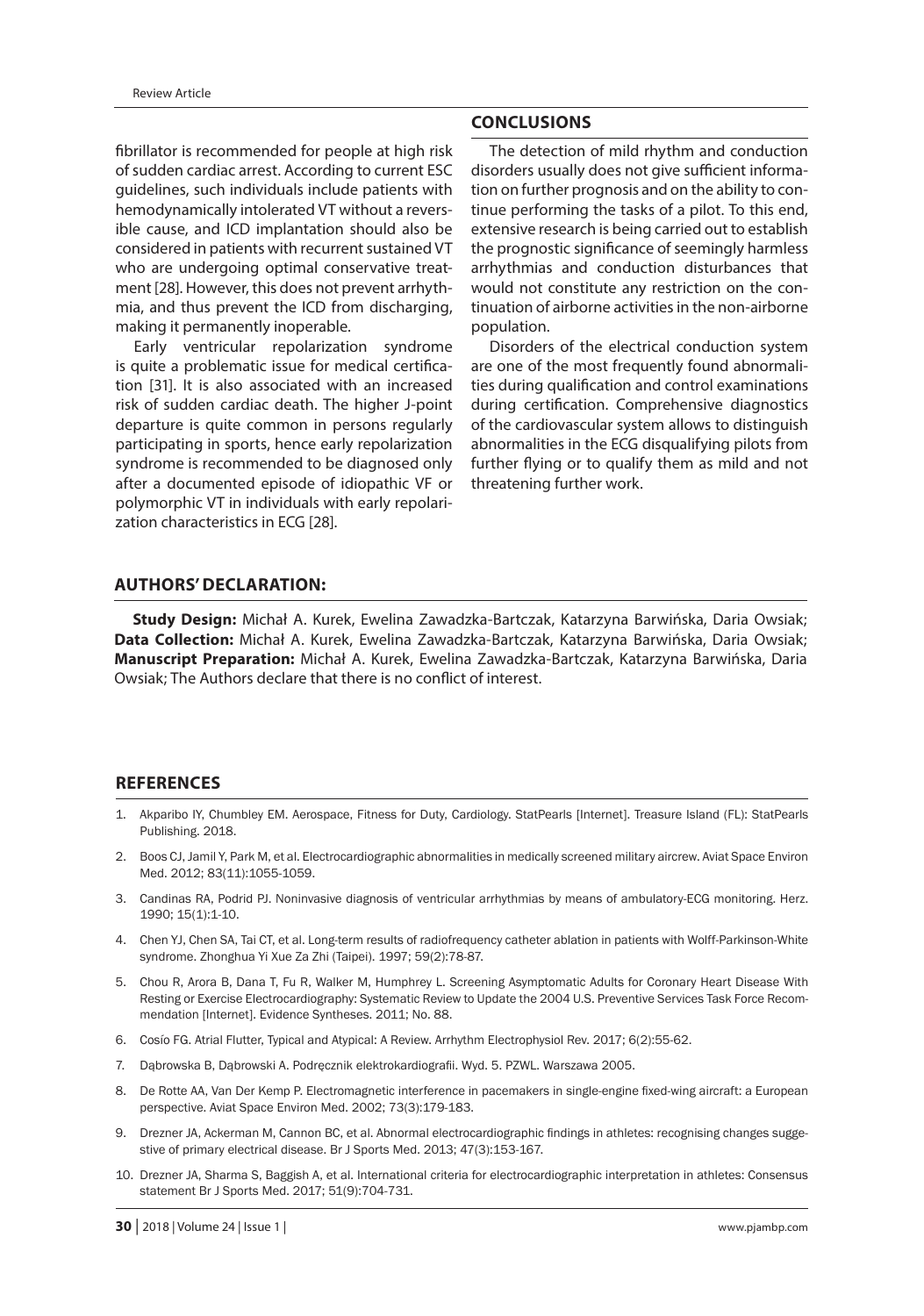- 11. Fitzsimmons PJ, McWhirter PD, Peterson DW, Kruyer WB. The natural history of Wolff-Parkinson-White syndrome in 228 military aviators: a long-term follow-up of 22 years. Am Heart J 2001; 142(3):530-536.
- 12. Fu DG. Cardiac Arrhythmias: Diagnosis, Symptoms, and Treatments. Cell Biochemistry and Biophysics. 2015; 73(2):291-296.
- 13. Ganesan AN, Shipp NJ, Brooks AG, et al. Long-term outcomes of catheter ablation of atrial fibrillation: a systematic review and meta-analysis. J Am Heart Assoc. 2013; 2(2):e004549.
- 14. Gardner RA, Kruyer WB, Pickard JS, Celio PV. Nonsustained ventricular tachycardia in 193 U.S. military aviators: long-term follow-up. Aviat Space Environ Med. 2000; 71(8):783-790.
- 15. Gladstone DJ, Dorian P, Spring M, et al. Atrial premature beats predict trial fibrillation in cryptogenic stroke: results from the EMBRACE trial. Stroke. 2015; 46(4):936-941.
- 16. Guettler N, Bron D, Manen O, et al. Management of cardiac conduction abnormalities and arrhythmia in aircrew. Heart. 2019; 105(Suppl 1):38-49.
- 17. Hanada R, Hisada T, Tsujimoto T, Ohashi K. Arrhythmias observed during high-G training: proposed training safety criterion. Aviat Space Environ Med. 2004; 75(8):688-691.
- 18. Hunter AH, Timperley AC, Reid AN, et al. A 5-year review of atrial fibrillation in military aircrew. Aviat Space Environ Med. 2013; 84(12):1249-1254.
- 19. Kirchhof P, Benussi S, Kotecha D, et al. Atrial Fibrillation 2016 (Management of) ESC Clinical Practice Guidelines. European Heart Journal. 2016; 37(38):2893-2962.
- 20. Kopka L. Ocena wartości metod badania układu bodźco-przewodzącego serca dla diagnostyki klinicznej i orzecznictwa lotniczo-lekarskiego. Praca habilitacyjna. WIML. Warszawa 1990.
- 21. Lamberti M, Ratti G, Di Miscio G, et al. Cardiovascular Risk in Young Workers with Left Bundle Branch Block. Open Journal of Preventive Medicine, 2014, 4(5):270-274.
- 22. Latchamsetty R, Yokokawa M, Morady F, et al. Multicenter outcomes for catheter ablation of idiopathic Tremature Ventricular Complexes. JACC Clin Electrophysiol. 2015; 1(3):116-123.
- 23. Maleki M, Alizadehasl A, Haghjoo M. Practical cardiology. Elsevier 2018.
- 24. Mantziari L, Styliadis C, Kourtidou-Papadeli C, Styliadis I. Arrhythmias, sudden cardiac death and incapacitation of pilots. Hippokratia. 2008; 12(Suppl 1):53-58.
- 25. Marine JE, Shetty V, Chow GV, Wright JG, Gerstenblith G, Najjar SS, Lakatta EG, Fleg JL. Prevalence and prognostic significance of exercise-induced nonsustained ventricular tachycardia in asymptomatic volunteers: BLSA (Baltimore Longitudinal Study of Aging). J Am Coll Cardiol. 2013; 62(7):595-600.
- 26. Ohrui N, Hisada T, Tsujimoto Y, Shinto E, Sakurai Y, Fukushima K, Miyamoto Y. Decadal electrocardiographic changes between age 40 and 50 in military pilots. Aviat Space Environ Med. 2011; 82(9):904-908.
- 27. Page RL, Joglar JA, Caldwell MA, et al. 2015 ACC/AHA/HRS Guideline for the Management of Adult Patients With Supraventricular Tachycardia. A Report of the American College of Cardiology/American Heart Association Task Force on Clinical Practice Guidelines and the Heart Rhythm Society. Circulation. 2016; 133(14):e506-e574.
- 28. Priori SG, Blomström-Lundqvist C, Mazzanti A, et al. 2015 ESC Guidelines for the management of patients with ventricular arrhythmias and the prevention of sudden cardiac death: The Task Force for the Management of Patients with Ventricular Arrhythmias and the Prevention of Sudden Cardiac Death of the European Society of Cardiology (ESC). European Heart Journal. 2015; 36(41):2793-2867.
- 29. Pruszczyk P, Hryniewiecki T. Wielka Interna. Kardiologia z elementami angiologii. Wyd. 2. Medical Tribune Polska. Warszawa 2018.
- 30. Rastegar N, Burt JR, Corona-Villalobos CP, et al. Cardiac MR findings and potential diagnostic pitfalls in patients evaluated for arrhythmogenic right ventricular cardiomyopathy. Radiographics. 2014; 34(6):1553-1570.
- 31. Rosso R, Kogan E, Belhassen B, et al. J-point elevation in survivors of primary ventricular fibrillation and matched control subjects: incidence and clinical significance. J Am Coll Kardiol. 2008; 52(15):1231-1238.
- 32. Rozporządzenie Komisji (UE) Nr 1178/2011.
- 33. Rozporządzenie Ministra Obrony Narodowej z dnia 24 stycznia 2018 r. w sprawie orzekania o zdolności do czynnej służby wojskowej oraz trybu postępowania wojskowych komisji lekarskich w tych sprawach (Dz.U. 2018 poz. 258).
- 34. Schneider JF, Thomas HE Jr, Kreger BE, McNamara PM, Kannel WB. Newly acquired left bundle-branch block: the Framingham study. Ann Intern Med. 1979; 90(3):303-310.
- 35. Spector P, Reynolds MR, Calkins H, et al. Meta-analysis of ablation of atrial flutter and supraventricular tachycardia. Am J Kardiol. 2009; 104(5):671-677.
- 36. Tamura T, Komatsu C, Asukata I, Yamamoto K, Hokari M. Time course and clinical significance of marked left axis deviation in airline pilots. Aviat Space Environ Med. 1991; 62(7):683-686.